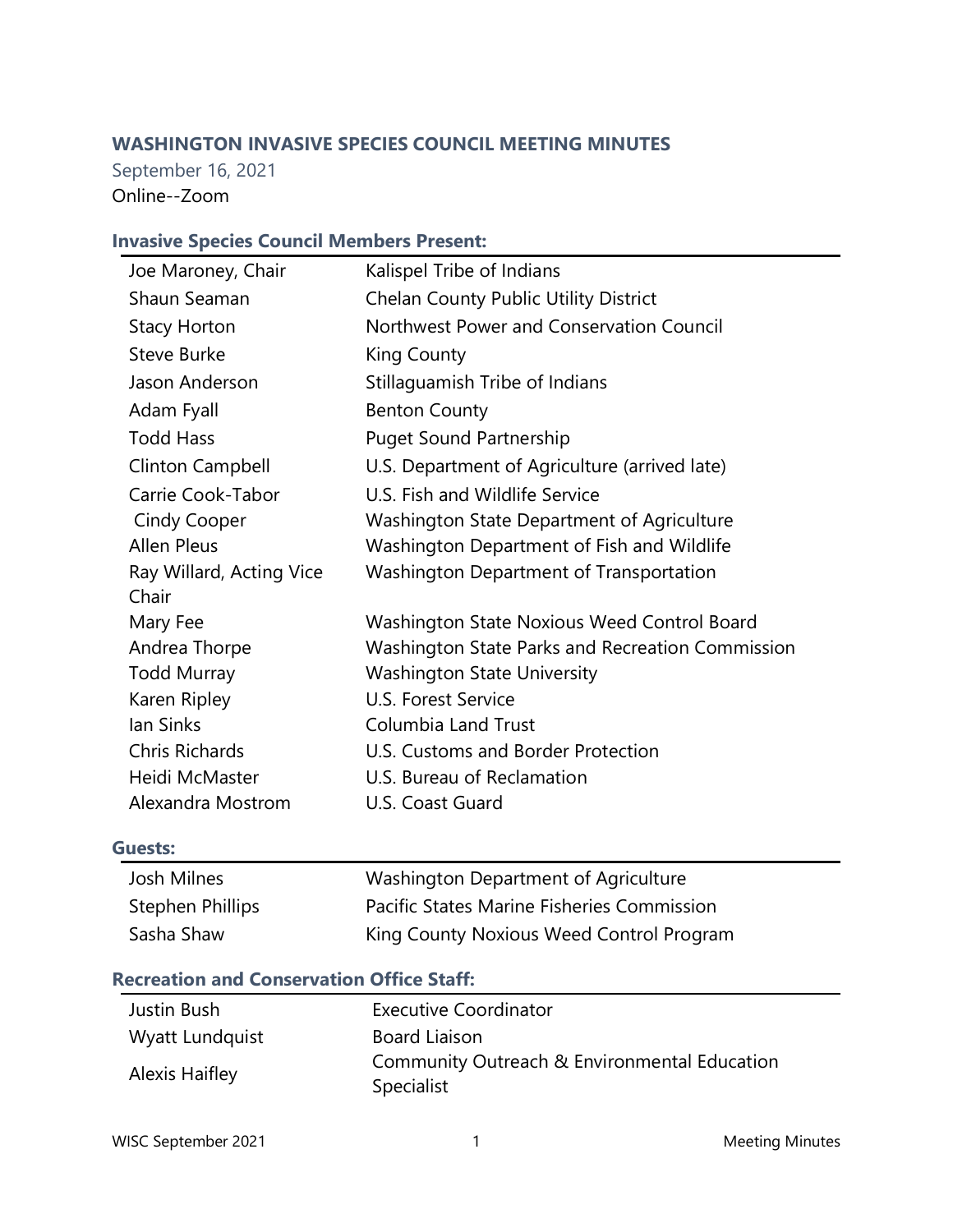# **Welcome and Call to Order**

**Chair Joe Maroney** welcomed attendees, members, and staff to the Washington Invasive Species Council (WISC/council) meeting promptly at 9:00 a.m. Following, Board Liaison, **Wyatt Lundquist**, reviewed ground rules and called attendance determining quorum.

| <b>Motion:</b>   | Approval of September agenda     |
|------------------|----------------------------------|
| Moved:           | Member Willard                   |
| Seconded:        | Member Thorpe                    |
| <b>Decision:</b> | Approved                         |
|                  |                                  |
|                  |                                  |
| <b>Motion:</b>   | Approval of June meeting minutes |
| Moved:           | Member Cooper                    |
| Seconded:        | Member Fyall                     |

Chair Maroney noted that **Vice Chair Reeves** was excused from the meeting and **Member Willard** would be acting in his place. **Member Seebacher** would also be excused from this meeting.

#### **Item 1: Executive Coordinator's Report**

**Justin Bush**, WISC Executive Coordinator, provided a summary of the events, meetings, and relevant news, that have taken place since the June 2021 meeting. He highlighted the July 22<sup>nd</sup> Leavenworth Don't Let is Loose Event and the June 14<sup>th</sup> Washington State's Emergency Declaration Authorities Discussion.

Next, Mr. Bush reported social media growth and campaigns, invasive species sighting reports, and reviewed a new slide template that more directly draws a connection between WISC meeting topics and the council's strategic plan. Concerning campaigns and greatest social media reach, he highlighted the August Tree Month Check news release, which was written in partnership with Washington Department of Agriculture (WSDA), Washington Department of Natural Resources (DNR), and the US Department of Agriculture (USDA).

To close his summary, Mr. Bush suggested that a work group made of council members come together to develop and evaluate messaging and materials for people moving into the Pacific Northwest Region, including California, Oregon, and Washington, for the purpose of preventing introduction of invasive species. Thus far, this group would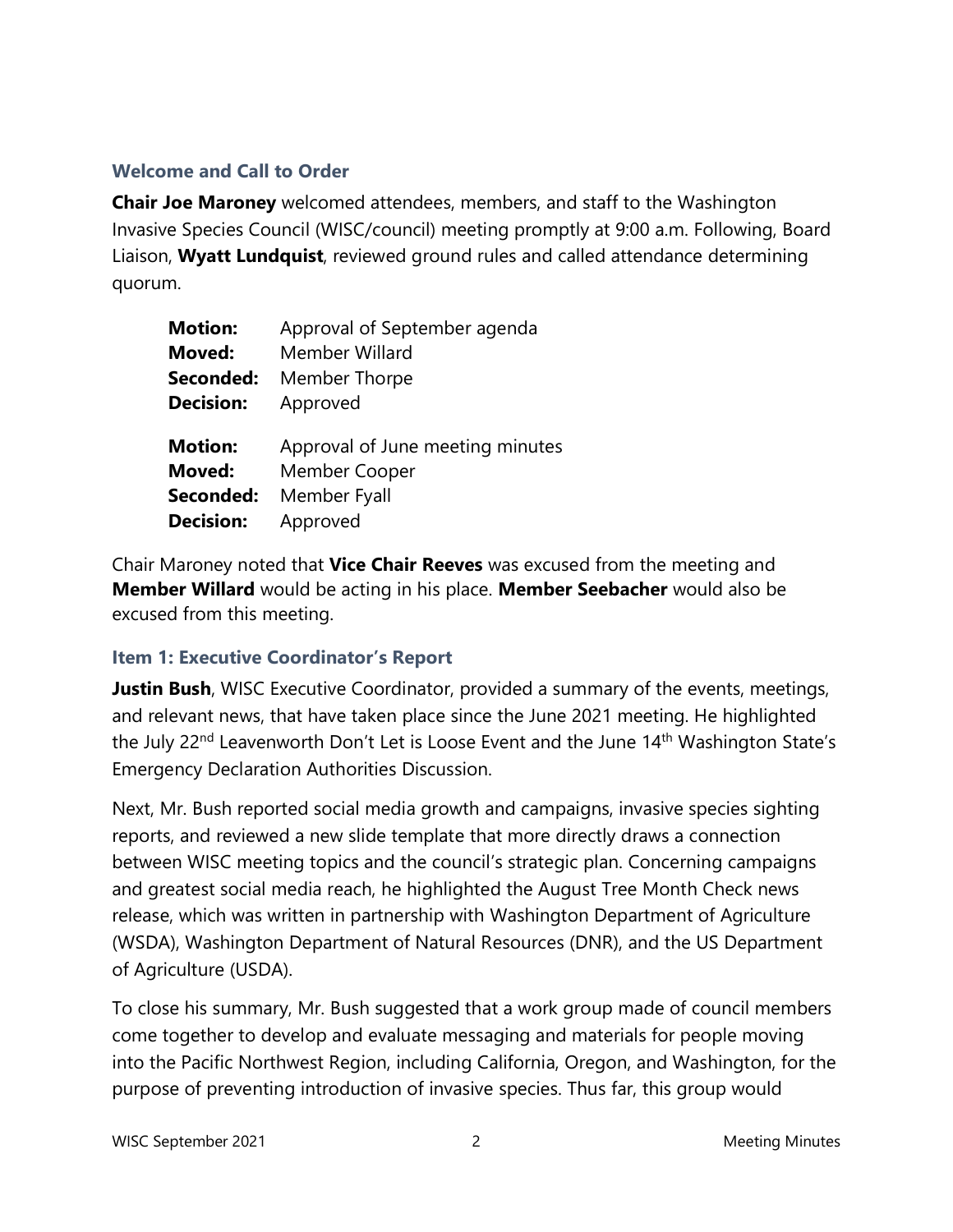include **Member(s) Cooper, Burke, Murray, and Willard.** Mr. Bush will summarize the purpose of the work group in email and solicit more work group members.

# **Item 2: Flowering Rush Cost-Share Program, and Recreation and Conservation Office Supplemental Budget Request**

**Stephen Phillips**, Pacific States Marine Fisheries Commission, and **Justin Bush**, WISC Executive Coordinator briefed the council on the history and background of the Flowering Rush Cost Share Program which was originally authorized by Congress in 2014 and has evolved into the program being considered today. Mr. Bush noted that the cost-share program is related to previous council work that went into creating the Columbia Basin Flowering Rush Management Plan.

Following, Mr. Phillips gave a high-level overview of the timeline and funding source that lead to this project in its current form. In his opinion the Recreation and Conservation Office (RCO), and by extension WISC is a great place to house this program due to the collaboration among agencies that take place within the council.

Mr. Bush then closed the presentation by reviewing the reasoning behind asking the legislature for 2022 supplemental budget funding. This state funding would be used to administer the Washington portion of a U.S. Army Corps of Engineers and Pacific State Marine Fisheries Commission cost-share program covering the entire Columbia River basin including Idaho, Oregon, and Montana. It would cover staff time required to manage this new program.

Mr. Bush requested a decision from the council to continue work on this program.

| <b>Motion:</b> | WISC supports RCO's request for supplemental funding of \$28,000 |  |
|----------------|------------------------------------------------------------------|--|
|                | [to administer a Flowering Rush cost share program].             |  |
| Moved:         | Member Ripley                                                    |  |
|                | Seconded: Member Fee                                             |  |
| Decision:      | Approved                                                         |  |

# **Item 3: Spotted Lanternfly Risk to Agriculture and Connection to Tree-of-Heaven**

**Josh Milnes**, Washington State Department of Agriculture, reviewed the history, biology, potential pathways, and risks associated with Spotted Lanternfly, a species native to Asia, becoming established in Washington.

He stated that while this pest has not yet been trapped or reported in this state, it may only be a matter of time. He noted that preliminary research modeling shows that the Pacific Northwest (PNW) could provide ideal habitat for this invasive species. Part of this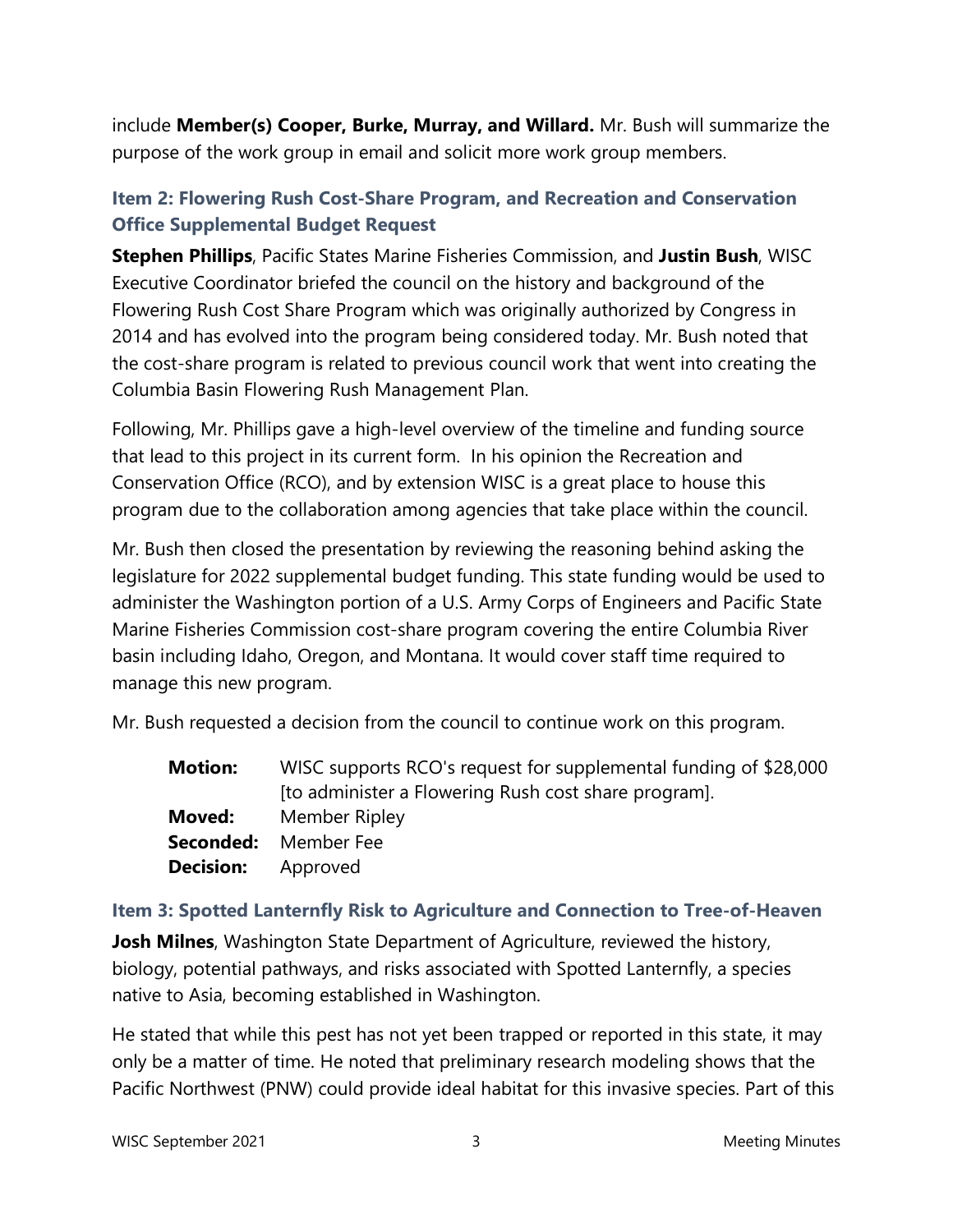ideal habitat is associated with the Washington invasive "Tree of Heaven", which the Spotted Lanternfly prefers.

Mr. Milnes closed his presentation by giving a high-level overview of the economic damages this pest could cause to the agricultural trade in Washington State underlining the importance of early detection and rapid response.

Council members discussed the various methods in which this pest could be transported to Washington and the importance of increasing public awareness.

# **Item 4: Spotted Lanternfly Action Plan Proposal and Discussion**

**Josh Milnes**, Washington State Department of Agriculture, and **Justin Bush**, WISC Executive Coordinator, reviewed the council Spotted Lanternfly Action Plan suggestion for the council. The state action plan is proposed to include the following sections:

- Economic and Environmental Risk Assessment
- Preventative Measures
- Detection Protocols, Validation, and Notification
- Communications
- Initial Response Actions
- Long Term Response Actions
- Restoration and Recovery

Mr. Milnes noted that the Washington Department of Agriculture (WSDA) and council may not put begin planning until 2022—however he stressed the importance of getting this plan ready *before* 2022 would be ideal. Mr. Bush voiced his support for the plan and noted that facilitating collaboration between agencies is a specialty of the Council and they may be able to assist with this proposal.

Council members asked clarifying questions about scope of work and timelines. Several council members stressed the importance of ensuring this plan is based in actions that will drive actual work, rather than just a data gathering mission.

Mr. Milnes, and Mr. Bush closed the presentation by emphasizing the need for a plan of this scope, as well as the urgency in which it needs to be completed before it can by truly useful in guiding management actions and planning.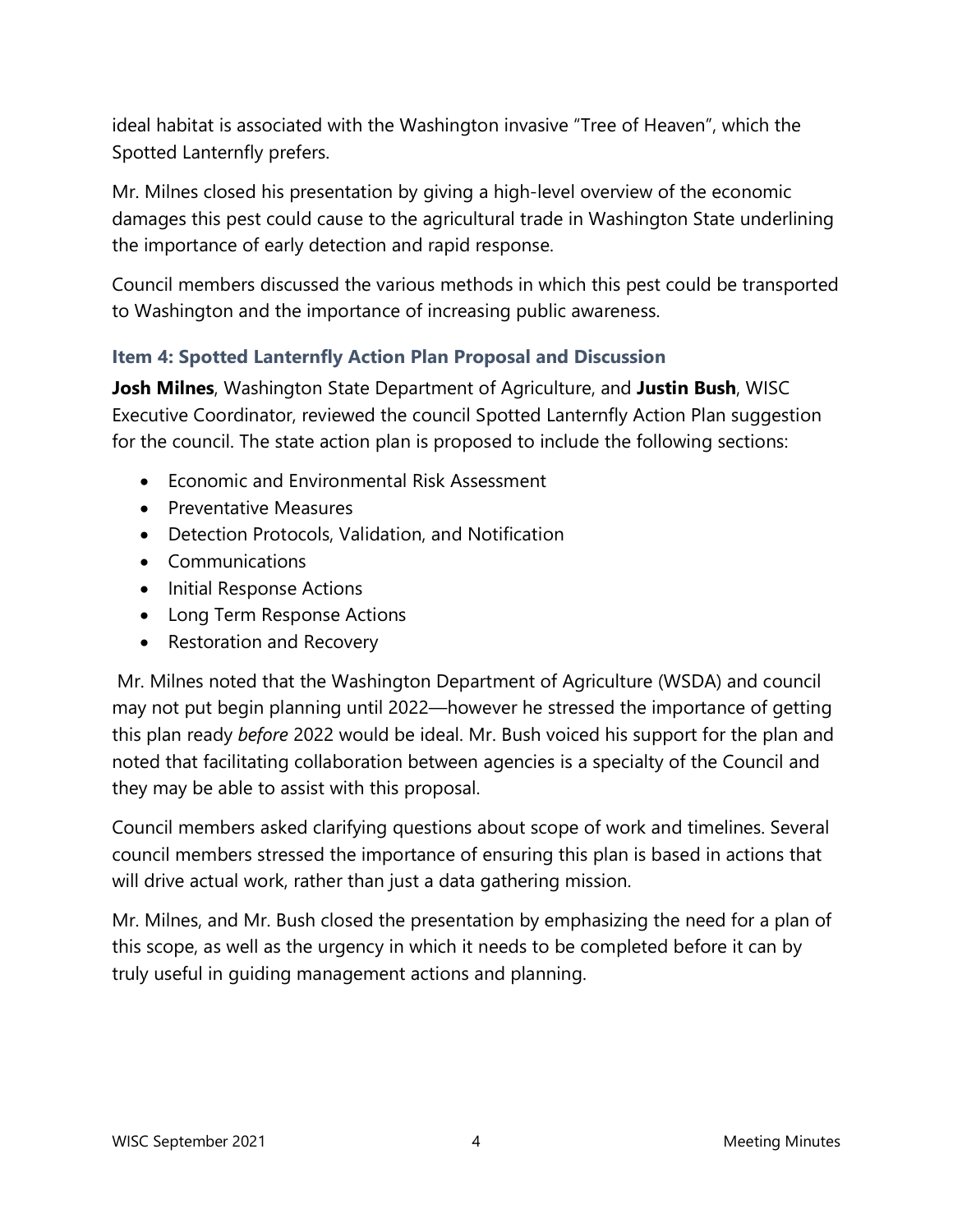#### **Break: 11:10-11:20**

#### **Item 5: Invasive Species and Nexus to Environmental Justice**

**Shaun Seaman**, Chelan Public Utilities District, provided background information on the Invasive Species and Environmental Justice working group. Member Seaman noted that in the 2020 Statewide Strategy, the council agreed to form a working group to examine the relationship between invasive species and diversity, equity, inclusion, and social and environmental justice. He acknowledged that this is a much bigger issue than can be covered in today's meeting but provided updates on what the working group has been focusing on. Within their discussion, Member Seaman had focused on invasive species impacts towards cultural resources, the harvesting of traditional foods, and habitat damage, which was highlighted in SB 5141. From the group discussions, they intent on bringing forth recommendations and an overall action to move forward with.

He closed his presentation by reviewing the three main questions he would like to gather feedback on from the council members, as this discussion will be imperative to guiding the work of the group until the next meeting.

#### **Item 6: Invasive Species and Nexus to Environmental Justice Discussion**

To streamline and facilitate effective discussion, **Wyatt Lundquist**, Board Liaison, and **Justin Bush**, WISC Executive Coordinator, called on each member allowing for 2 minutes of discussion for the following questions:

- **1. What is your agency's approach to achieving environmental justice?**
- **2. Do you see a nexus between environmental justice and the council's strategic plan and objectives?**
- **3. The council work group is considering how environmental justice and cultural significance could be integrated into the invasive species assessment and prioritization tool. Do you have any initial thoughts for the work group to consider?**

Council members discussed what their respective agencies are doing to address environmental justice as it relates to invasive species. Several members noted that the council differs from their agencies both in how the council operates by bringing people together, and how the scope of the council is a statewide one.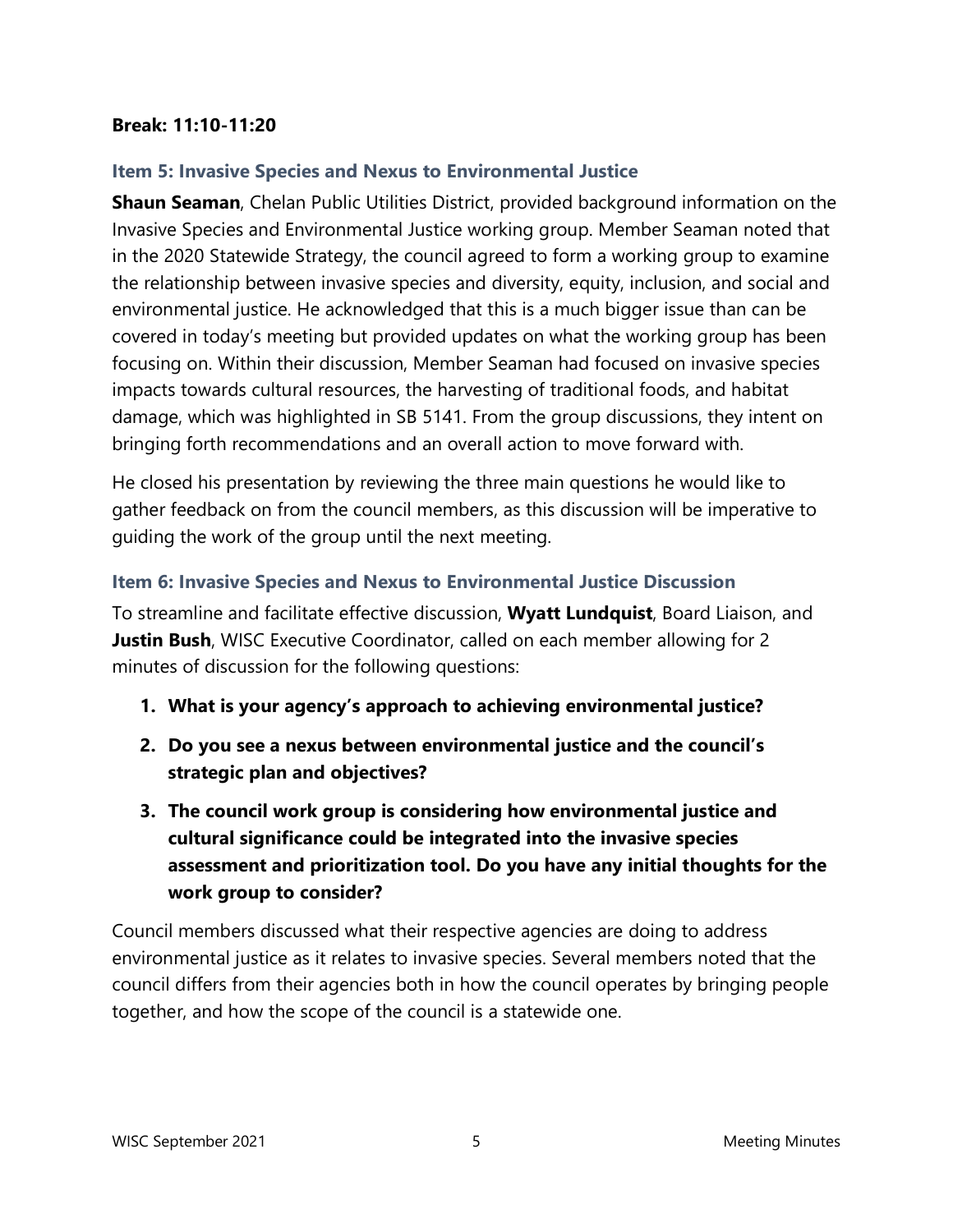#### **Lunch 12:10 PM-12:30 PM**

# **Item 7: Connecting with all Communities- Invasive Species and Language**

**Justin Bush**, Executive Coordinator, reviewed information from the Office of Financial Management and Washington Emergency Management Division that the top languages spoken in Washington, with the most used language other than English being Spanish. Mr. Bush noted that one of the topics related to the council's strategic plan and mission is to engage all communities within Washington to prevent and stop invasive species and one way that could be achieved is by translating the council's materials into different languages.

Council members asked clarifying questions about Mr. Bush's presentation and discussed the challenges, but necessity, of prioritizing tasks for an undertaking of this magnitude.

# **Item 8: King County Noxious Weed Control Program Spanish Language Poisonous Plants Outreach**

**Sasha Shaw**, King County Noxious Weed Control Board, presented a case study of how her agency has been integrating multiple languages into their outreach and education materials. She prefaced her presentation by noting how King County has been engaging in this work for several years, but they are far from finished. Thus far, their primary focus has been translating material into Spanish.

Ms. Shaw reviewed the various demographics of the residents of King County, noting that there are over 30 different languages spoken there. The top spoken languages in Washington after English are Spanish, Vietnamese, Tagalong, Korean, Russian and Chinese.

Ms. Shaw continued by highlighting the importance of prioritizing translating materials that have the biggest human health impacts first. For example, giant hogweed grows prevalently in King County, and can cause severe burns and rashes to those who may touch it. This human health risk made translating educational and warning materials of giant hogweed into several languages a top priority.

After examining several more case studies, Ms. Shaw closed her presentation by summarizing that translating materials is time consuming, important, and expensive therefore prioritization is key. She recommended prioritizing public health and safety issues first, as well as any plants or species that are toxic and the most risk to the populations you're trying to communicate with.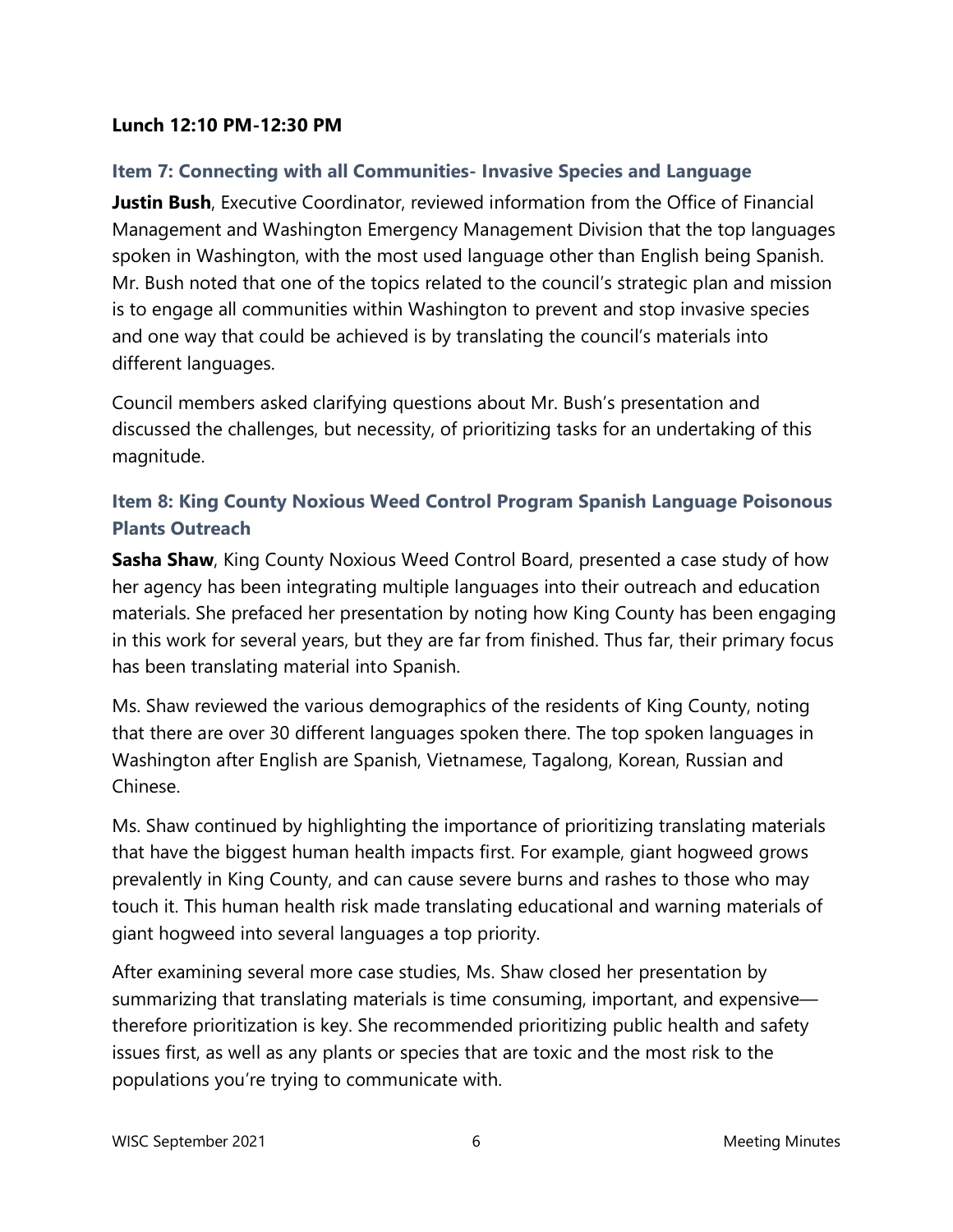Council members thanked Ms. Shaw for her presentation and asked clarifying questions about the materials presented.

# **Item 9: Discussion on Invasive Species and Language**

To streamline and facilitate effective discussion, **Wyatt Lundquist**, Board Liaison, and **Justin Bush**, WISC Executive Coordinator, called on each member allowing for 2 minutes of discussion for the following questions:

- **Is your organization doing multilingual outreach about invasive species?**
- **What languages are you using to communicated about invasive species, and what communities (demographics and geographic locations) are you engaging?**
- **Would it be helpful for the council to create tools or other guidance resources to determine which languages to use?**
- **Are there organizational gaps or barriers that the council could help overcome?**

Several members voiced concern that if materials were translated into other languages, but none of the staff spoke those languages and there is a communication gap for the public reaching out with questions. Council members discussed options on how to overcome the multilingual barrier. Lastly, several members inquired if there is a manual, or best practices, that can assist WISC in figuring out what their role is. In addition to spoken language, the topic of Americans with Disabilities Act accessibility was brought up for those who may not be sighted or may have reading disabilities.

# **Break 1:26PM-1:40PM**

# **Item 10: Improving Response Preparedness for Aquatic Invasive Species- Survey Results and Next Steps**

**Justin Bush,** WISC Executive Coordinator, reviewed the importance and history of improving response preparedness for aquatic invasive species. He noted that rapid response and early detection are key elements in the council's statewide strategy. Mr. Bush reviewed the key findings of a survey sent out to aquatic invasive species managers and workers.

This survey included a list of formal trainings and informal workshops that would assist in improving rapid response. Based upon the survey results, there will be four informal workshops that WISC will host. The trainings include the following:

WISC September 2021 **7** Meeting Minutes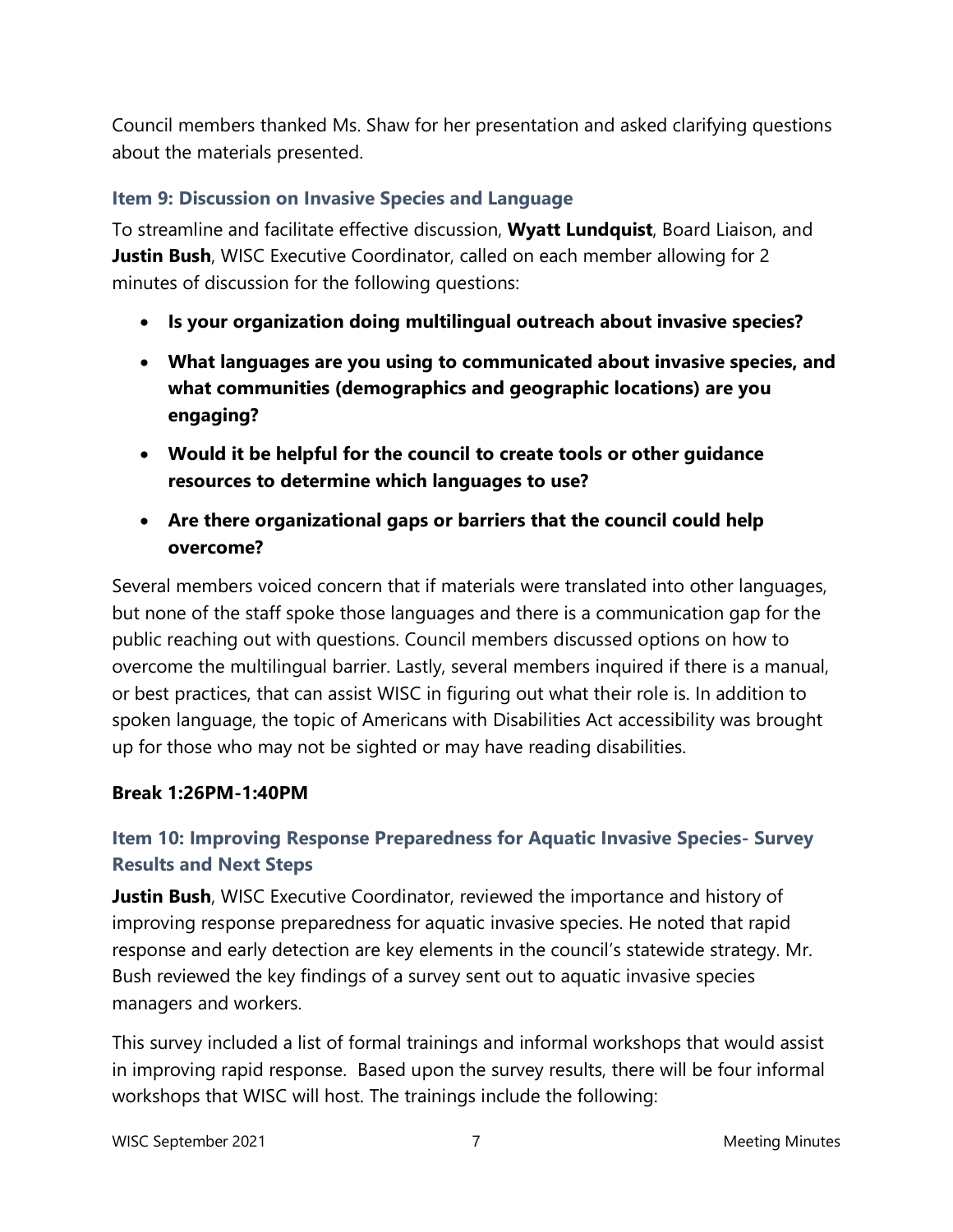- 1. Zebra/Quagga Mussel Self-Contained Underwater Breathing Apparatus (SCUBA) Operations Rapid Response Workshop
- 2. Hazard Analysis and Critical Control (HACCP) Planning to Prevent the Spread of Invasive Species
- 3. Aquatic Invasive Species Monitoring Workshop
- 4. Watercraft Inspections and Operations Workshop

Mr. Bush closed his presentation out by reminding the council that this is an ongoing project and there will be additional opportunities to be involved in the future.

# **Item 11: Future Meeting Planning Roundtable Discussion**

**Wyatt Lundquist**, Board Liaison, reviewed the findings of the survey he sent out to the council. While council members generally provided positive answers, council members found that more sufficient background material could be provided towards member reports and guest speakers when a decision is required. **Chair Maroney** also requested that WISC staff provide motion language to council members.

Using the online tool Mentimeter, **Mr. Bush** and Mr. Lundquist asked several clarifying follow-up questions in response to the survey.

Council members continued the discussion on how to improve council meetings and topics they would like to see brought up in future meetings.

Mr. Lundquist reviewed the dates proposed for the 2022 meeting calendar and reminded the council members to contact him if they had conflicts with any of the dates.

| <b>Motion:</b> | Approve the 2022 meeting calendar |
|----------------|-----------------------------------|
| Moved:         | Member Fee                        |
|                | <b>Seconded:</b> Member Burke     |
|                |                                   |

**Decision:** Approved

Following the decision, **Chair Maroney** moved the discussion to the proposed agenda for the December 2021 council meeting. Council discussed possible ideas and topics they would like to see during the winter meeting, including climate change and the nexus to invasive species management.

Several council members voiced their support of reviewing the results of the recent climate change panel—specifically asking **Chris Harley**, University of British Columbia,